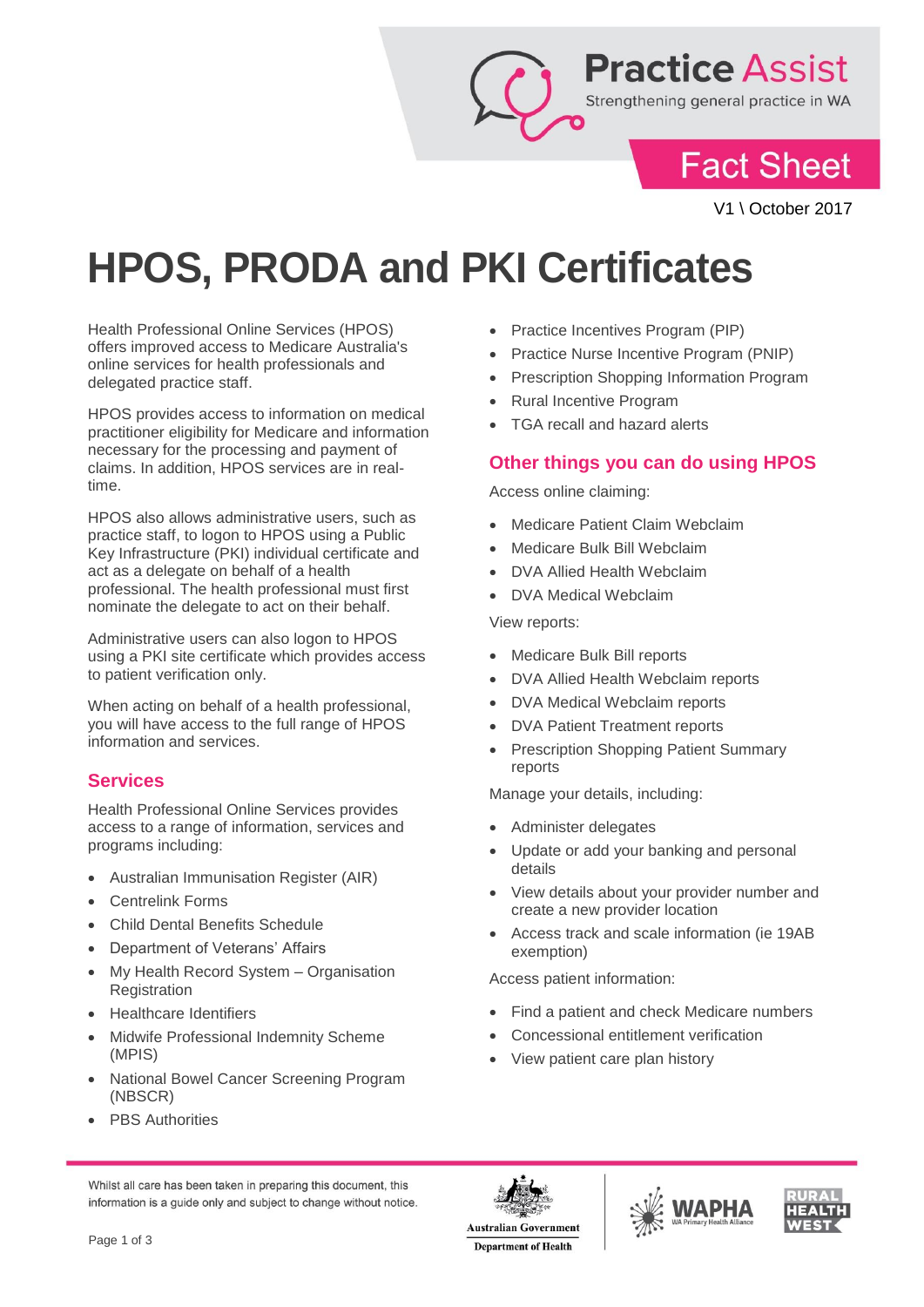Communicate with Medicare:

- Message
- View statements and subscriptions
- Upload documents
- Upload selected forms

Access useful MBS and PBS functions:

- MBS items online checker
- MBS partial payment calculator
- MBS Online
- PBS Schedule

#### **Online user and quick reference guides**

A series of online user and quick reference guides are available from the Medicare Australia website:

• https://www.humanservices.gov.au/healthprofessionals/services/medicare/hpos

#### **What is PRODA?**

PRODA (Provider Digital Access) is a new way to securely access HPOS. It is an alternative to the Medicare Individual PKI certificate. Once you have registered for PRODA, you access HPOS with a username, password and verification code. An advantage of PRODA is that HPOS can be accessed from any device that has internet access including a tablet or smartphone. If you have a PKI Certificate, you still need to register for PRODA and then both can be used. PKI Individual Certificates will eventually be phased out.

#### **What is a PKI Certificate?**

Health care providers need a Medicare Public Key Infrastructure (PKI) certificate to access online services. PKI certificates ensure that information you submit through the HPOS portal is secure.

The Department of Human Services issue PKI certificates to individuals and organisations in the health sector.

#### **More information**

For more information about, PRODA or PKI certificates, contact: Telephone 1800 700 199

For HPOS information contact: Telephone 132 150 www.medicareaustralia.gov.au/hpos/index.jsp